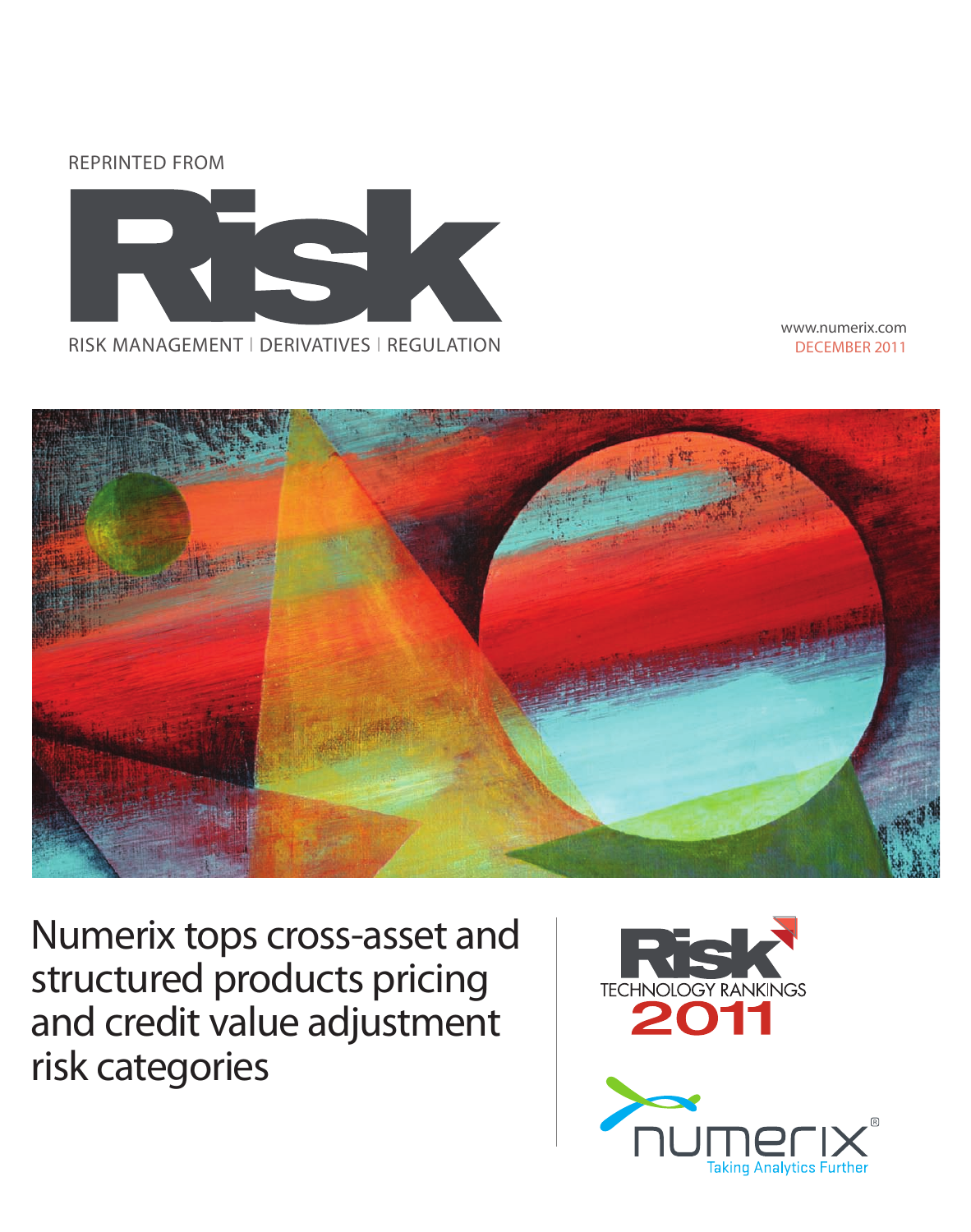

*New regulations have forced financial services firms to get to grips with counterparty credit risk and credit value adjustment, the liquidity coverage and net stable funding ratios, and electronic trading, clearing and reporting. In the face of these changes, all but the biggest banks are turning to technology vendors for help – and end-users have voted Murex top provider overall this year. By Clive Davidson*

# The regulatory push

"The biggest challenge in the midst of a tempest is to get out of the tempest unscathed, and a little bit ahead," says Maroun Edde, chief executive of Murex, overall winner of this year's *Risk* technology vendor rankings.

There is no doubt banks today are in the midst of a storm. The ongoing crisis in the eurozone, with its threat of significant sovereign debt losses and counterparty credit risks, the substantial revision of financial market regulations and intense pressure on costs and margins all present unprecedented challenges for banks. A major ally in the face of all this turbulence is technology – and Murex and other suppliers of trading and risk systems have been at full stretch to meet the rapidly evolving requirements, as this year's software survey shows (see *Risk* December 2011, pages 36–43).

The importance of technology is demonstrated by the fact that spending on risk systems is expected to rise over the next few years, despite cutbacks elsewhere at financial institutions and widespread job losses. According to London-based consultancy Chartis Research, the risk management technology spend will rise by 10% worldwide, from \$21 billion in 2012 to just over \$23 billion in 2013. This tallies with *Risk*'s own research, which shows that more than 60% of respondents plan to increase IT spending in 2012. Of that number, 56.4% intend to hike spending by more than 10%, while just over 8% of respondents will see more than a 50% increase in expenditure next year (see *Risk*, December 2011, pages 52–53).

Part of this spending will be on in-house systems. Other than the very largest banks, though, most institutions now look to third-party suppliers for most of their analytics, trading and risk management technology. The number of vendors has contracted significantly in recent years – several

mega-merger and acquisition deals took place in 2011, including Algorithmics and IBM – but the technology space remains fiercely competitive.

In this environment, *Risk* readers voted Paris-based Murex the number one vendor, with 10.7% of the overall vote – 1.4 percentage points over its nearest rival. The firm topped the pricing and analytics section, came second in trading systems and took third place in enterprise risk management. It also won the 'other categories' section, coming first in limit checking and systems support and second in collateral management and system-implementation efficiency. This success is down to having a clear strategy appropriate to the environment, Edde claims.

"In volatile times, particularly when markets are shifting, a software vendor needs to identify more clearly than ever a few priorities and stick to them through the tempest," he says. These include having a technology platform that allows for fast development, scalability, continued investment in research and development and staying close to customers, he explains.

As an example, Edde cites the Dodd-Frank Act and European Market Infrastructure Regulation (Emir), and Murex's response in developing technology to support central counterparty clearing for clearing houses, clearing member banks and non-clearing client firms. London-based clearing house LCH. Clearnet recently implemented Murex technology for its SwapClear interest rate swap service, and several banks are also looking to use the firm's systems to help support their clearing efforts, Edde says.

Others also point to evolving regulation as a key driver for their business, including second-placed Thomson Reuters. The firm announced in September it had agreed to sell its trade and risk management technology business to US private equity firm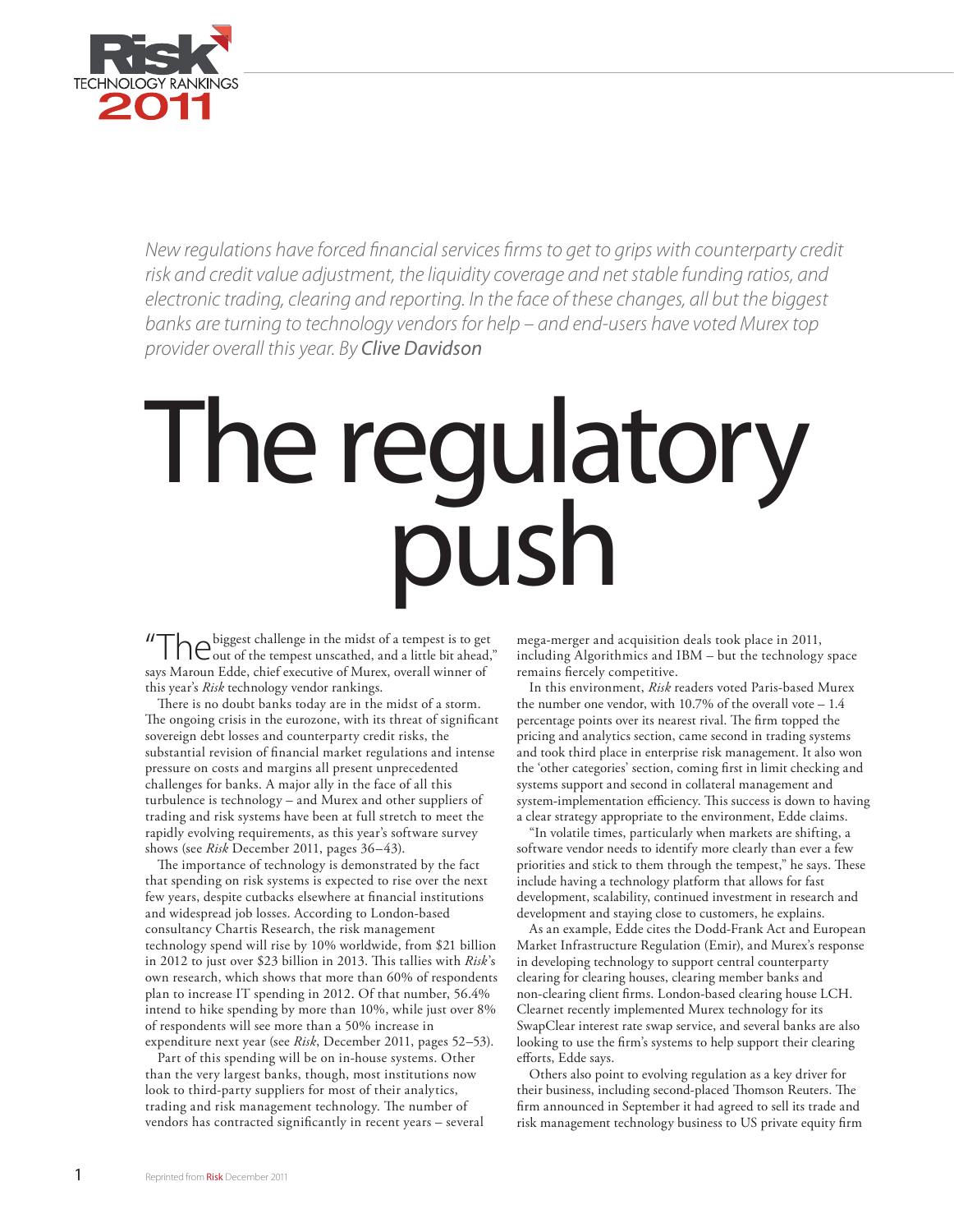

"The inability to price specific regional securities and take into account local data and conventions leads to the use of approximations that can inherently skew risk numbers"

Steven O'Hanlon, Numerix

Vista Equity Partners, having put it up for sale in June. It is hard to say to what extent the uncertainty around the company's future influenced its support in this year's rankings, but it may have contributed to the company losing its crown and slipping to second position overall.

Nonetheless, Thomson Reuters won the trading system section this year, with 12.8% of the vote. This is a hotly contested area, and the result indicates that users of Kondor+ are keeping faith with the cross-asset trading platform through the current market turbulence. Thomson Reuters won the forex trading system category and appeared in the top three in all the other trading system categories bar cross-asset, where it came fourth. The company also won the inflation derivatives pricing category and was in the top five in almost every other category across the board, thanks to its Kondor Global Risk enterprise market and credit risk engine, and TopOffice risk aggregation and profit and loss management system.

"Our technology is constantly evolving in line with client requirements, and enables our customers to cope with evolving market challenges," says Boris

Lipiainen, global head of product and development at Thomson Reuters. Among the most pressing challenges is Basel III – and one of the implications is that clients are increasingly moving to a single platform for trades and credit-related information such as collateral, netting agreements, ratings and default statistics, Lipiainen says. A key consideration is transparency and the ability to explain and decompose risk parameters, as well as spot and analyse concentrations and correlations, he adds.

"Additionally, stress testing and scenario analysis are a key focus for our clients, as well as being able to make adequate provisions and contingency plans for the increased risks and uncertainty we have seen in recent times," says Lipiainen.

Meanwhile, London-based Misys reaped the benefits of its acquisition of Sophis last year. The company topped the equities pricing and analytics and trading system categories, as well as the equities, inflation and rates trading system categories, and was in the top five across many others.

Like its rivals, Misys identifies Basel III and the clearing and reporting requirements under Dodd-Frank and Emir as key concerns for its clients. "The



main query we get from clients in this area is how we interface with trade repositories," says Karim Blanc, a director at Misys Risk Management Solutions. In this regard, Misys links up with middleware provided by MarkitServ to provide workflow connectivity to swap data repositories, as well as dealers, clearing houses and swap execution facilities, Blanc says. The company says it has also enhanced the straight-through processing of its Summit FT trading and risk system to capture, consolidate and automate data related to clearers, clearing registration, fees, commissions and valuations. It is also able to manage

# How the poll was conducted

Risk polled thousands of banks, hedge funds, pension funds, insurance companies and corporate treasurers for this year's technology rankings, and received 821 valid responses.

Respondents were asked to vote for the technology vendors that provide the best product offering across a number of categories, including enterprise risk management, risk capital calculation, front- to back-office trading systems, and pricing and analytics.

Participants were asked to base their votes on functionality, usability, performance, return on investment and reliability. Nominated technology companies were awarded three points for a first-choice vote, two for a second-choice vote and one point for a third-choice vote.

Only technology end-users were allowed to vote. *Risk* conducted a compre-

hensive due diligence process and disqualified any votes that were felt to be unfair. These include people voting for their own firm, or relatives of someone who works in that company voting for the firm, multiple votes from the same person, multiple votes from the same IP address, proxy votes on behalf of customers, votes by people who choose the same firm indiscriminately throughout the poll, votes by people who are clearly not involved in the business areas covered by the poll, and block votes from groups of people on the same desk at the same institution voting for the same firm. The editor's decision is final in determining the validity of votes.

This year, *Risk* has changed the way it calculates its top 20 winners, basing it on overall percentage votes, rather than the number of first, second and third places as in previous years.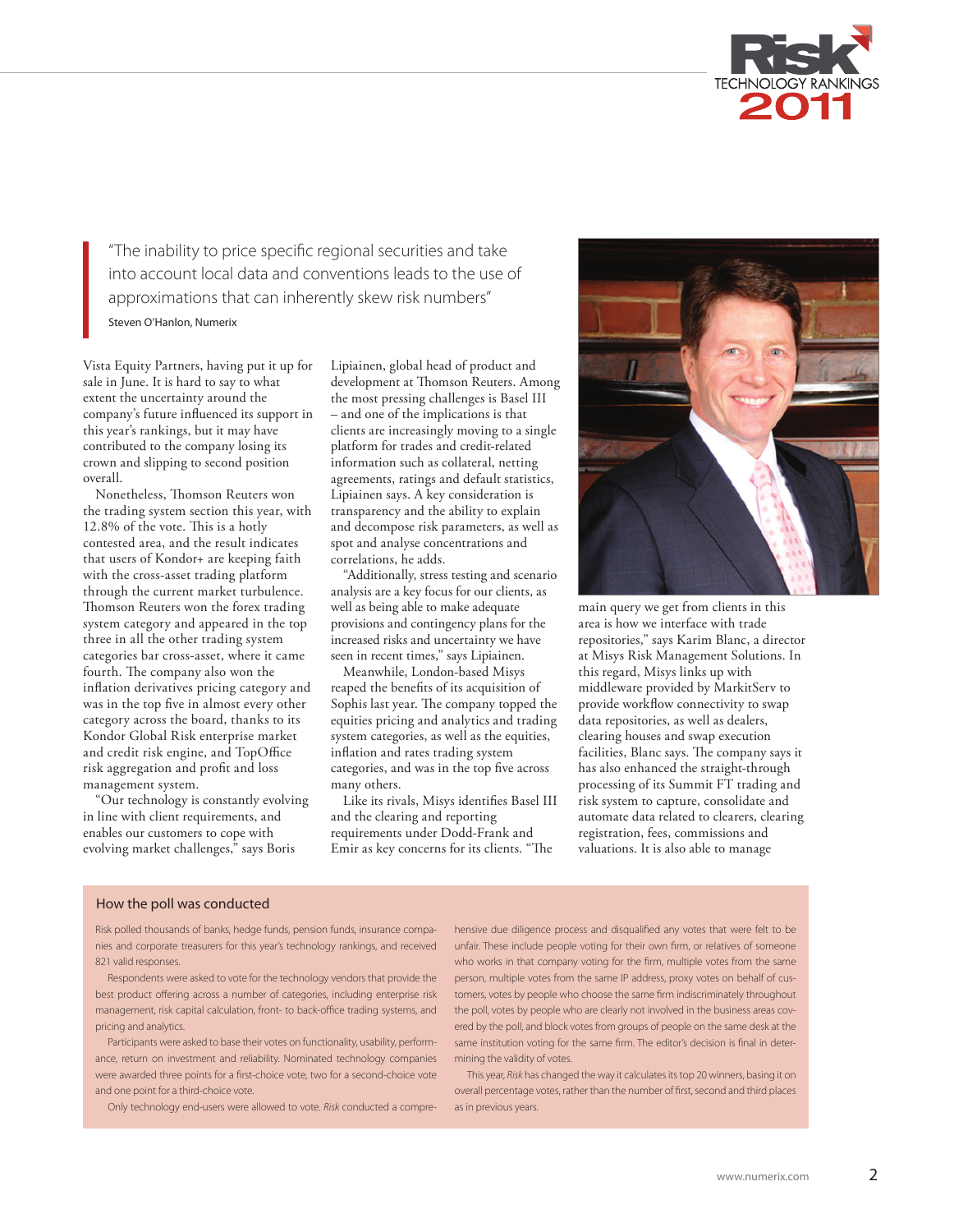

margin calls for listed and cleared over-the-counter derivatives, he adds.

With Misys in the ascendancy, Toronto-based risk management specialist Algorithmics took fourth position. The company – acquired by IBM in October – won the enterprisewide risk management section, topping the market risk, risk aggregation and risk dashboard categories, as well as economic capital calculation and collateral management.

"The biggest challenge facing our clients is the lack of final detail in the variety of emerging regulations across all risk domains, from collateral to capital to liquidity risk management," says John Macdonald, executive vice-president at Algorithmics. "In many cases, clients have begun work on substantial projects that address the broad principles of new regulation, but they are often working in the dark while the regulators finalise the details. Clients know that once there is regulatory clarity, they face the challenge of fine-tuning their systems."

Algorithmics makes regular responses to regulatory requests for comment – a recent example followed the release of proposed guidance on stress testing for banking organisations with more than \$10 billion in total consolidated assets, jointly published by three US banking regulators in June. The company noted that the greatest challenge for banks will be in going beyond their current risk silos to perform enterprise-wide stress testing. To help banks in integrating their approach to risk and stress testing, Algorithmics has launched Algo Strategic Business Planning, a product that provides senior executives with interactive oversight of their bank's risk and finance operations, says Macdonald.

SunGard came fifth in the overall rankings this year. The company came second in the enterprise-wide risk management section and fifth in the trading system categories, topping the credit risk management category, as well as taking second place in liquidity risk management, risk aggregation, economic capital calculation and asset and liability management.

"Our customers are looking for support

across all the areas affected by the raft of regulations, from the front to the back office. They also want to understand the big picture and how this will play out over the long term," says Harold Finders, chief executive of SunGard Financial Systems.

Being able to meet those needs is crucial to the success of a software supplier in today's environment, he adds. "Even if institutions agree on the broad principles, each one is different in the detail of how it approaches risk management. Rather than trying to make customers fit a pre-defined approach to risk, we take our knowledge of market best practice and adapt it to fit each customer's unique situation," he says.

For example, market best practice in credit risk management may dictate that a bank should fully re-price all trades under a simulation model for potential future exposure. However, many banks have difficulty in aggregating all the necessary data to obtain complete coverage. "So our solutions can take whatever data they have and make sensible compromises where information is missing," says Finders.

New York-based Numerix came sixth overall in the rankings, thanks mainly to its strong performance in pricing and analytics, where it topped the structured products and cross-asset categories and was in the top five in all the other categories. It also topped the credit value adjustment (CVA) category in the risk management section.

According to Steven O'Hanlon, president and chief operating officer of Numerix, accurate valuation of financial instruments is an essential component of robust CVA calculations. "The inability to price specific regional securities and take into account local data and conventions leads to the use of approximations that can inherently skew risk numbers," he explains. The popularity of the Numerix CVA product is largely down to its ability to accurately value a wide range of instruments, alongside the recent enhancements to its hybrid modelling framework that allow for the production of consistent scenarios among multiple risk factors, he claims.

Seventh overall is California-based

Calypso Technology, which came first in the credit and structured products trading system categories, as well as the systems-implementation efficiency category. The company has carved a strong position for itself in the new world of OTC derivatives clearing, having provided core technology for a number of new clearing houses, including CME Group, Eurex, Singapore Exchange and Tokyo Stock Exchange.

Following Calypso in eighth position is New York-based Bloomberg. The company topped the data vendor category, came second in the commodities pricing and analytics section, and was in the top five in the forex, structured products and crossasset trading system sections.

Ninth is California-based Moody's Analytics, which came first in the Basel III, regulatory capital calculation and regulatory compliance and reporting categories. To meet the demand from clients looking for guidance and clarification on regulations, the company has been hiring heavily on the advisory side of its business, says Robert Dutcher, head of global marketing at Moody's Analytics.

Among the other notable results in the rankings are SAS, in tenth spot overall and Wolters Kluwer, which won the operational risk section and came in fifteenth overall. New York-based Savvysoft, meanwhile, topped the rates pricing and analytics category, and was in the top five in all the other pricing and analytics categories bar foreign exchange, giving it eleventh place overall – not bad for a specialist company that remains a fraction of the size of most of its rivals.

With the tempest in the markets unlikely to abate soon, it remains to be seen which institutions get out unscathed and which actually manage to get ahead. Technology will certainly be a factor in any institution's survival, and its ability to thrive in the current environment. Those suppliers that have their fingers most accurately on the pulse of banks' requirements and are able to adapt their technology to those ends will no doubt benefit in next year's rankings. ●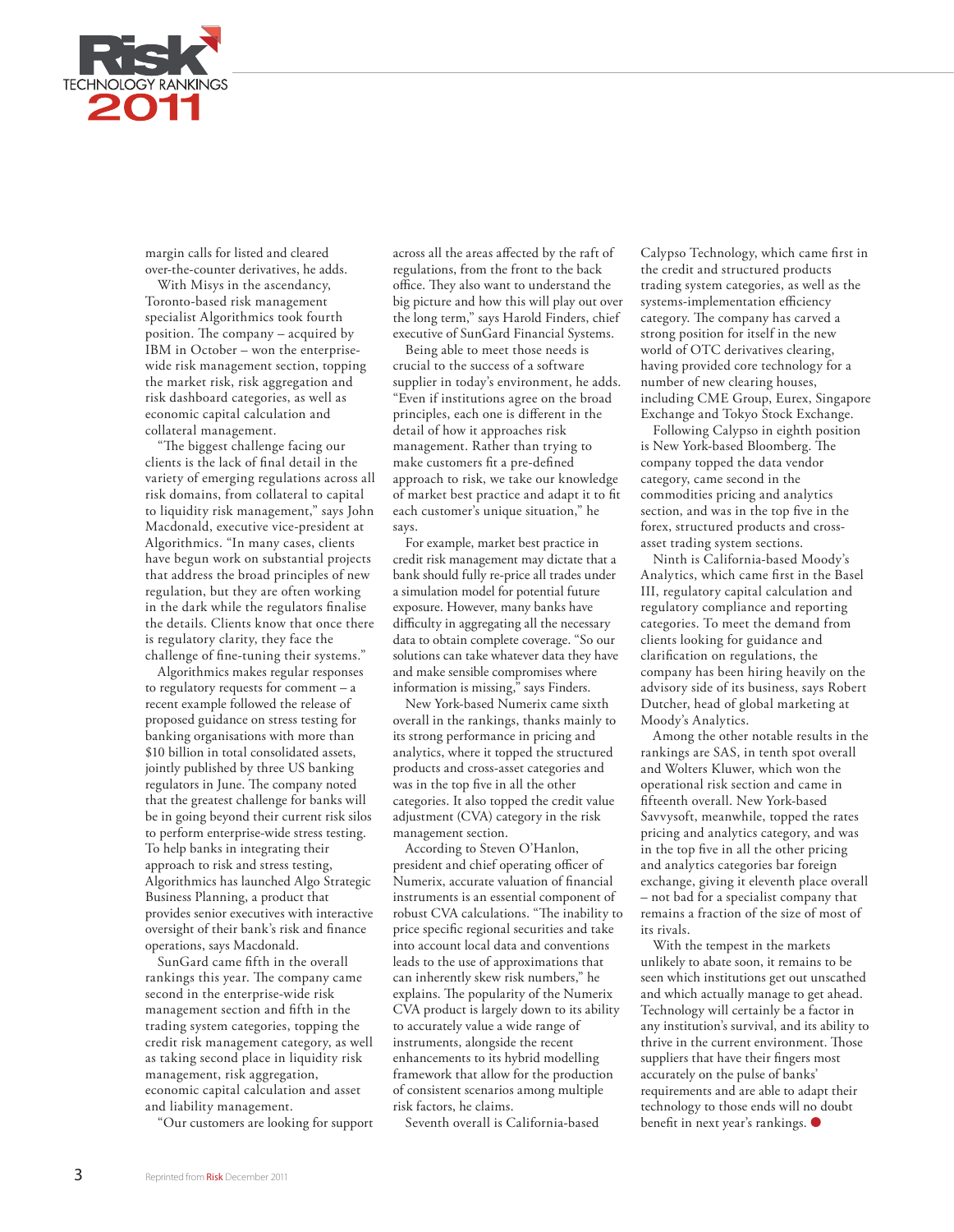

# **overall**

| 2011           | 2010                         | Vendor                            | %    |
|----------------|------------------------------|-----------------------------------|------|
| 1              | na                           | Murex                             | 10.7 |
| $\overline{2}$ |                              | <b>Thomson Reuters</b>            | 9.3  |
| 3              |                              | Misys                             | 8.4  |
| $\overline{4}$ |                              | Algorithmics                      | 7.5  |
| 5              |                              | SunGard                           | 7.1  |
| 6              |                              | <b>Numerix</b>                    | 6.8  |
| 7              |                              | Calypso                           | 6.3  |
| 8              |                              | Bloomberg                         | 5.7  |
| 9              |                              | Moody's Analytics                 | 5.3  |
| 10             |                              | SAS                               | 4.9  |
| 11             |                              | Savvysoft                         | 3.9  |
| 12             |                              | Fincad                            | 3.5  |
| 13             |                              | Open Link                         | 3.3  |
| 14             |                              | SAP Sybase                        | 2.9  |
| 15             |                              | Wolters Kluwer Financial Services | 2.8  |
| 16             |                              | SuperDerivatives                  | 2.4  |
| 17             |                              | QRM                               | 2.1  |
| 18             |                              | <b>MSCI</b> Barra                 | 1.7  |
| 19             |                              | Kamakura                          | 1.5  |
| 20             |                              | Chase Cooper                      | 1.1  |
|                |                              |                                   |      |
|                | <b>Pricing and analytics</b> |                                   |      |

## Enterprise-wide risk management – market, credit, counterparty, liquidity, aggregation, basel III

| 2011 | 2010           | Vendor                 | %    |
|------|----------------|------------------------|------|
| 1    |                | Algorithmics           | 13.1 |
| 2    | $\mathcal{P}$  | SunGard                | 12.5 |
| 3    | $\overline{4}$ | Murex                  | 11.8 |
| 4    | 3              | <b>Thomson Reuters</b> | 11.7 |
| 5    | 5              | Misys                  | 9.5  |
| 6    | 6              | Moody's Analytics      | 7.7  |
| 7    |                | SAS                    | 6.3  |
| 8    |                | <b>Numerix</b>         | 5.7  |
| 9    | $\mathcal{Q}$  | Calypso                | 5.6  |
| 10   |                | Bloomberg              | 5.3  |
|      |                |                        |      |

### Pricing and analytics

| 2011           | 2010          | Vendor                 | %    |
|----------------|---------------|------------------------|------|
| 1              | $\mathcal{P}$ | Murex                  | 14.2 |
| $\overline{2}$ | 4             | <b>Numerix</b>         | 12.6 |
| 3              | 5             | Savvysoft              | 12.1 |
| $\overline{4}$ |               | <b>Thomson Reuters</b> | 10.1 |
| 5              |               | Fincad                 | 9.7  |
| 6              | 7             | Calypso                | 7.3  |
| 7              | 9             | Misys                  | 6.3  |
| 8              | 3             | Bloomberg              | 5.6  |
| 9              | 8             | SuperDerivatives       | 5.5  |
| 10             | 10            | SunGard                | 4.9  |

|                | Commodities    |                |      | Equities |                |                  |      |
|----------------|----------------|----------------|------|----------|----------------|------------------|------|
| 2011           | 2010           | Vendor         | $\%$ | 2011     | 2010           | Vendor           | $\%$ |
|                | $\overline{2}$ | Murex          | 16.2 |          | $\overline{2}$ | Misys            | 17.1 |
| 2              |                | Bloomberg      | 14.9 | 2        | 3              | Murex            | 14.3 |
| 3              | 4              | Savvysoft      | 13.1 | 3        |                | Savvysoft        | 12.5 |
| 4              |                | <b>Numerix</b> | 11.6 | 4        | 5              | <b>Numerix</b>   | 11.6 |
| 5              |                | Fincad         | 9.7  | 5        | $\overline{4}$ | Thomson Reuters  | 10.5 |
| Credit         |                |                |      | Forex    |                |                  |      |
| 2011           | 2010           | Vendor         | $\%$ | 2011     | 2010           | Vendor           | $\%$ |
|                |                | Murex          | 15.1 |          | $\overline{4}$ | SuperDerivatives | 14.4 |
| 2              |                | Savvysoft      | 13.6 | 2        |                | Thomson Reuters  | 13.5 |
| 3              | 5              | <b>Numerix</b> | 11.5 | 3        | $\overline{2}$ | Murex            | 12.4 |
| $\overline{4}$ | 4              | Calypso        | 10.2 | 4        | 5              | <b>Numerix</b>   | 10.5 |
| 5              |                | Fincad         | 9.1  | 5        | 3              | Bloomberg        | 10.1 |